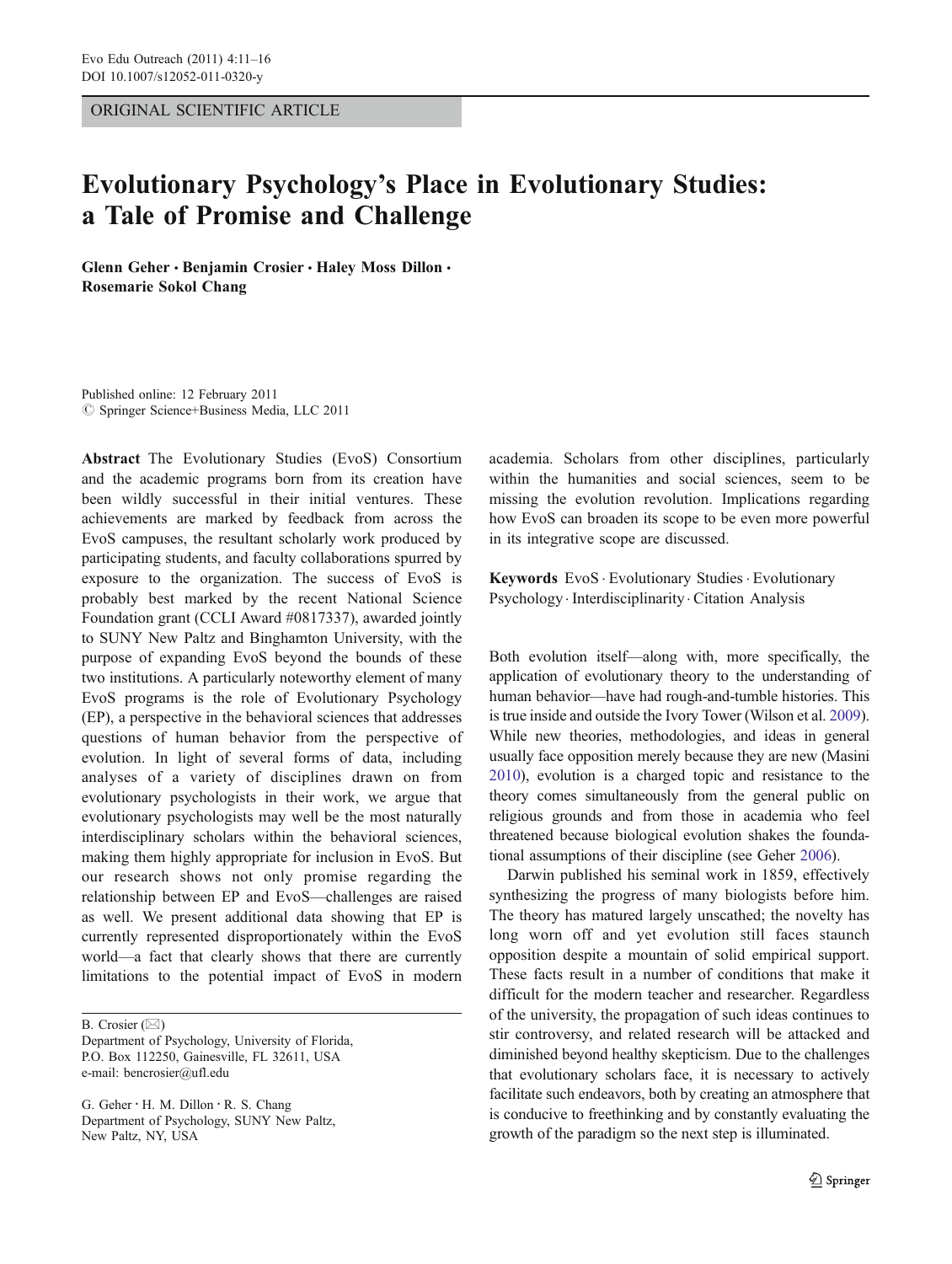Further, when people open their minds to the potential of evolution as a framework for illuminating all of life including humans—significant new insights and facts are uncovered (Wilson [2007\)](#page-5-0). Along with other significant scholars who have emphasized evolution as an explanatory framework across academic areas, David Sloan Wilson [\(2007\)](#page-5-0) has made the case that evolution (a) is highly applicable to everyday life, (b) is capable of being accurately understood by educated laypeople, and (c) need not be a tool for some evil social agenda. Further, Wilson and his colleagues at Binghamton and New Paltz have demonstrated strongly that Evolutionary Studies (EvoS) has enormous pedagogical benefits for students across a diverse array of academic majors (see Wilson et al. [2009](#page-5-0)). With these reasons in mind, the Evolutionary Studies Consortium was created.

# Successes of the EvoS Consortium

The integrative power of evolutionary theory has allowed for the EvoS idea to succeed wildly in the landscape of academia since its inception as an undergraduate program at Binghamton in 2003 (Wilson et al. [2009](#page-5-0)). In thinking about the successes of EvoS, consider the following:

- 1. EvoS now is represented by over 40 institutions across the world, with the number still growing.
- 2. The EvoS Seminar Series at New Paltz and Binghamton include some of the most highly visible academic events at these intellectually vibrant institutions. And both schools continue to foster the growth of these series which include speakers on diverse topics from disciplines as diverse as anthropology, biology, geology, literary studies, psychology, and more.
- 3. Panels on EvoS have been given at such major intellectual venues as the Human Behavior and Evolution Society, the International Society for Human Ethology, and the NorthEastern Evolutionary Psychology Society.
- 4. The National Science Foundation (NSF) has supported the nationwide expansion of EvoS with \$500,000 worth of grant monies thus far.

One of the most significant products of EvoS is the EvoS Consortium Website, evostudies.org, which is now a fully functioning, NSF-supported multimedia site that includes a thorough set of information for scholars and students interested in evolutionary studies. This site includes:

- 1. Information about membership
- 2. Information about applying for program-starter grants
- 3. A database of streaming videos from past EvoS speakers
- 4. A diverse set of blogs dedicated to EvoS
- 5. Curricular materials to facilitate the teaching of evolutionary concepts
- 6. Access to the Evolutionary Attitudes and Literacy Survey (developed by Patricia Hawley)
- 7. A professional-quality newsletter: The EvoS Illuminate
- 8. A unique academic journal, EvoS Journal: The Journal of the Evolutionary Studies Consortium, that includes both articles about evolutionary studies by scholars across several fields as well as articles related to evolution that are written and peer-reviewed by undergraduate students from across the country (see Chang [2011](#page-5-0)). This inclusion of undergraduate students at these levels of scholarship is expected to lead a trend in undergraduate training. EvoS Journal is exciting and diverse and is definitely on an upward trajectory.

# Successes of Modern-Day Evolutionary Psychology

In spite of having various conceptions, with slightly different definitions depending on the author, evolutionary psychology, which is essentially the application of evolutionary principles to help inform our understanding of human behavior (see Geher [2006](#page-5-0)), has met extraordinary success in recent years. Major journals in the behavioral sciences, such as Brain and Behavioral Sciences (see Wilson [2007\)](#page-5-0), and several other major journals (Webster [2007](#page-5-0)) have embraced evolutionarily informed scholarship in recent years. Further, evolutionary principles have been applied in ways that have shed light on all aspects of psychology, including such basic processes as auditory reception as well as such advanced and complex processes as infanticide and differential parental solicitude (see Barker [2006\)](#page-5-0).

Recently, an additional success of evolutionary psychology has been documented. Compared with other perspectivebased areas of the behavioral sciences, it appears that evolutionary psychology is more interdisciplinary than any other. This point is manifest by the facts that (a) first authors of articles in evolutionary psychology journals are more likely to reflect fields outside psychology compared with journals in other perspective-based areas of psychology and (b) a relatively high number of disciplines outside psychology is cited in journals related to evolutionary psychology compared with journals in other perspective-based areas of psychology (Garcia et al. [2011](#page-5-0)). In a world where scholarship across disciplines is becoming the ideal, this pattern marks a major new success story regarding evolutionary psychology.

The evolutionary perspective in psychology has come of age—and its presence in modern academia enormously benefits our understanding of factors that underlie human behavior. That said, not everyone loves evolutionary psychology (see McCaughey [2007](#page-5-0)). In fact, resistance to evolutionary psychology within academia and beyond is significant, palpable, and, ultimately, an issue that simply needs to be addressed for the sake of the future of the field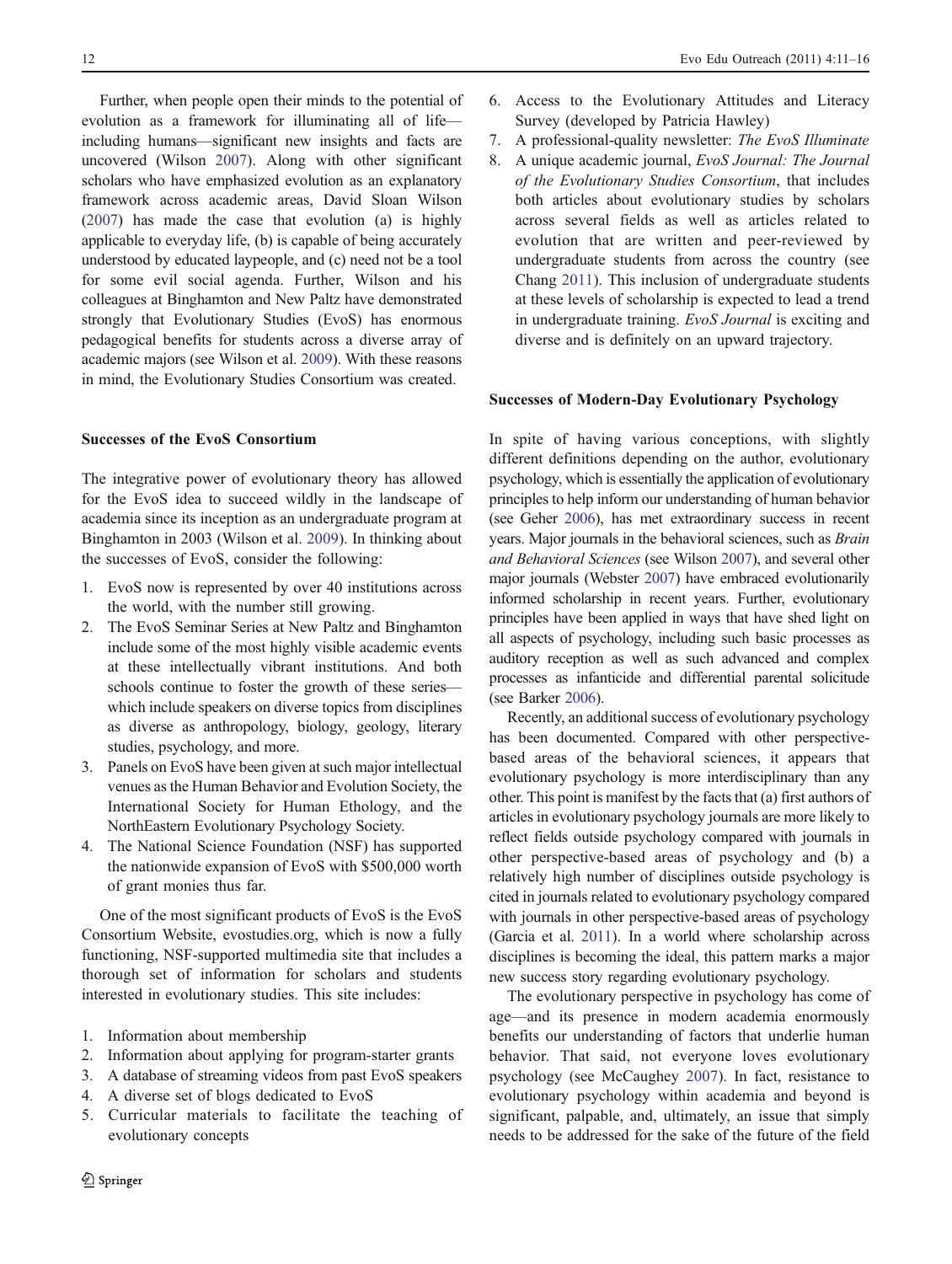(Garcia et al. [2011\)](#page-5-0). Often, evolutionary psychology is framed as an overly deterministic perspective on human behavior that is painted as justifying socially unfair traditions such as sexism (Geher and Gambacorta [2010](#page-5-0)). While evolutionary psychologists have published many arguments in support of evolutionary psychology, the field is clearly in the midst of a battle with some uphill components (Geher [2006\)](#page-5-0).

#### Evolutionary Psychology's Place in the World of EvoS

Evolutionary psychology is a major force in the behavioral sciences with a somewhat unclear, but certainly positive future in academia (Garcia et al. [2011\)](#page-5-0). Further, evolutionary psychology seems to be ahead of the curve when it comes to an interdisciplinary approach to scholarship.

EvoS is, similarly, a growing force in the world of academia—and we believe that the successes of EvoS are still in their infancy. Steeped in the notion of interdisciplinarity, EvoS is a somewhat obvious home for a beast such as evolutionary psychology—particularly given that this beast is not always loved in the world of traditional social science, where major pockets of intellectual resistance to evolutionary psychology remain (Geher and Gambacorta [2010\)](#page-5-0).

But the power of EvoS may be undermined by having evolutionary psychology be disproportionately represented among its ranks. Diversity is a key to the success of EvoS, and a lack of diversity may make EvoS run the risk of becoming conflated with evolutionary psychology in the minds of academics and students.

So the tale here is a bit complex. To the extent that good scholarship is interdisciplinary in nature and sheds light on various kinds of issues, evolutionary psychology is exemplary. In this paper, we summarize novel data that speak to the relatively interdisciplinary nature of evolutionary psychology.

However, this tale has an additional and essential component: While evolutionary psychologists may be doing a great job of reaping the intellectual benefits of evolutionary theory in their work, scholars in many other fields may be lagging considerably behind—a constellation of facts that end up having a significant effect on the composition of EvoS. Two of our subsequent analyses provide evidence for this disproportionate representation of evolutionary psychology in the EvoS Consortium.

# Methods

To address the different questions included in this research, three separate methodologies were utilized. First, a new analysis was conducted to document the relatively interdisciplinary nature of evolutionary psychology relative to other perspective-based areas of psychology. Second, an analysis of the departmental affiliations of individuals who have submitted manuscripts for EvoS Journal was conducted. Similarly, a simple analysis of the departmental affiliations of individuals noted as the university contact persons for the EvoS Consortium was conducted.

Part I: Examining the Tendency for Evolutionary Psychologists to Draw on Disparate Academic Fields

In order to establish the relative interdisciplinarity of the influences in works of evolutionary psychology in comparison to other major fields of psychology, a citation analysis was performed. By identifying the departmental affiliations of the first authors of the works cited in the major journals of these fields, it is possible to highlight the type of research that informs the work contained in each journal. Flagship journals were chosen to represent their respective fields with Evolution and Human Behavior corresponding to evolutionary psychology, Neuroscience embodying the field of neuroscience, and Cognition characterizing cognitive psychology.

Two hundred fifty citations were analyzed for each of the three journals  $(N=750)$ . Starting with the most recent issue and working backwards, the academic memberships of the first, fifth, tenth …nth cited authors in journal articles were recorded. Ten citations were acquired from each journal article. Every fifth author was used in order to get an appropriate representation of last names as they are listed alphabetically. Though still not completely random, this is a large improvement from taking the first ten, which would provide only authors with last names that began with the first few letters of the alphabet. This approach helps to eliminate any bias in national or cultural patterns in naming, serving to eliminate an over or under representation of any particular group.

Academic affiliation was classified by the departmental membership of the first author. While this is usually straightforward, as in the example of an author who was listed in an "economics" department and was cataloged as such, some authors were associated with organizations where a decision had to be made, as in "center for disease and public health" being counted as epidemiology. If membership was too ambiguous for the researcher to make an easy call or if the author was affiliated with a non-English speaking institution and no translation could be made, the citation was skipped. Further, sub-disciplines such as social, cognitive, and developmental were considered only under the umbrella term of "psychology." This was, of course, true for non-psychology fields; evolutionary biology, molecular biology, and genetics were all recorded as "biology." While this approach decreases the resolution of gathered information (i.e., it is impossible to tell the exact type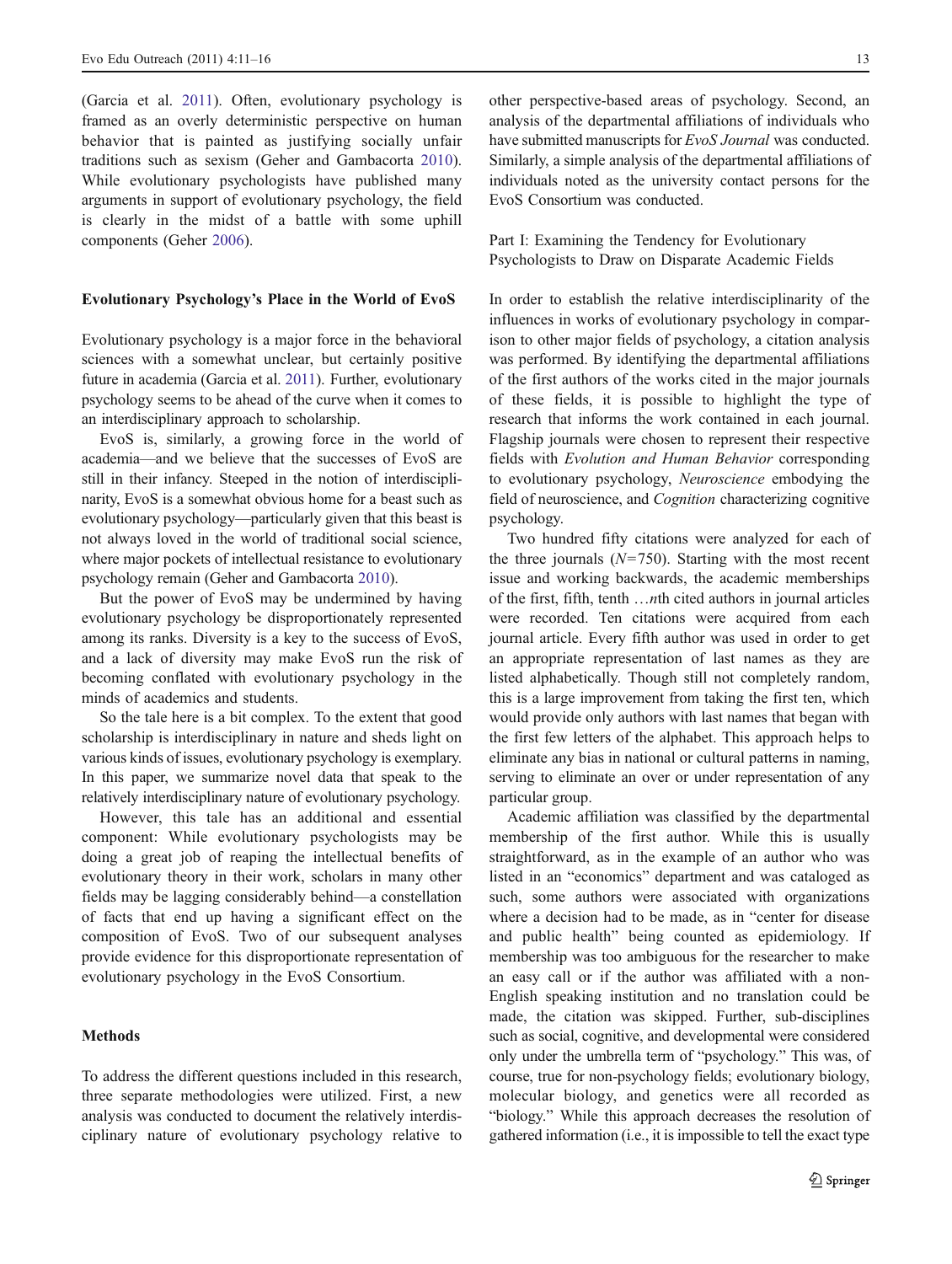of science a researcher practices), it speaks more to the questions at hand while simultaneously increasing reliability.

Two coders collected data, evaluating 375 citations each. It was necessary to first establish that an acceptable standard of inter-rater reliability was met before the entire dataset was created. Both investigators initially coded ten citations to establish this criterion. A Cronbach's alpha of 0.846 was achieved for these items, well above the most stringent guideline for acceptable reliability.

# Part II: Content Analysis of Disciplines Represented in EvoS Journal

To maintain confidentiality, the editor of EvoS Journal (RSC) performed this portion of the analysis. For both student and faculty authors, the academic affiliations were recorded. No identifying information, save departmental membership, was used in this analysis. To conform with part I, only affiliations of the first authors are included in this analysis.

Part III: Content Analysis of Disciplines Represented in EvoS Membership

Given that 42 institutions now have some level of membership in the EvoS Consortium, the departmental affiliations of the contact person for each of the EvoS programs were analyzed to see if Psychology is disproportionately represented in terms of this data source. The affiliations were collected from the data that comprise the evostudies.org membership database.

#### **Results**

Part 1: Examining the Tendency for Evolutionary Psychologists to Draw on Disparate Academic Fields

The first citation analysis revealed that these specific toptier journals do disproportionately cite work from psychology at a relatively high frequency  $(\chi^2(2, N=750)=87.597,$  $p$ <0.05). While the sampled papers in Evolution and Human Behavior cited 85 psychology references and Neuroscience cited 78, Cognition drew from 209 works of psychology, tipping the balance. The historically older field of cognitive psychology tended to stay more in line with its theoretical boundaries, while the historically recent fields tended to reach beyond psychology. Next, speaking to its relatively high level of interdisciplinarity, Evolution and Human Behavior displayed that it was represented by a remarkably more diverse body of cited literature, drawing from nearly twice as many fields as *Cognition* and nearly three times as many fields as Neuroscience (28, 16, and 9

disciplines, respectively;  $\chi^2(2, N=750)=21.906, p<0.001$ ). In sum, the application of evolution to human behavior has no more of a psychological influence than any other subfield of psychology, yet it is incredibly strong in terms of interdisciplinarity.

Part II: Content Analysis of Disciplines Represented in EvoS Journal

Twenty-one papers have been submitted to EvoS Journal since it was formed in 2009. The first authors are from the following departments: psychology (17), biology (3), and anthropology (1). A chi-square analysis revealed that there are significantly more submissions from psychology departments than the other two departments  $(\chi^2(1, N=21)=8.047,$  $p=0.005$ ).

Part III: Content Analysis of Disciplines Represented in EvoS Membership

There are 35 colleges and universities listed as EvoS affiliates on the consortium website and six non-college and universities (e.g., societies, museums). For the purposes of this analysis, we tested only the colleges and universities. Of these, the contacts listed came mostly from three departments (17 from biology, 9 from psychology, and 4 from anthropology), and one each came from five different departments, which have been collapsed into one miscellaneous category.

There is a significant difference in the representation of departments  $(\chi^2(3, N=35)=11.97, p=0.008)$ . But when comparing the two most frequent departments, psychology and biology, there is not a significant difference in the representation of each  $(\chi^2(1, N=26)=2.46, p=0.116)$ .

# Conclusion

The core players in EvoS have written several pieces emphasizing the success of the EvoS idea (e.g., Carmen et al. [2010](#page-5-0); Chang et al. [2009](#page-5-0); Geher and Gambacorta [2010;](#page-5-0) Wilson et al. [2009;](#page-5-0) Wilson [2007\)](#page-5-0). Given the powerful nature of evolutionary theory at providing insights into phenomena near and far and the support of the home institutions of the initial EvoS programs, along with support of the NSF, the early successes of the EvoS Consortium make good sense.

That said, a major long-term goal of EvoS is to have EvoS programs integrated broadly into college curricula ideally, we envision a college's EvoS program being as fundamental as its biology, psychology, or sociology departments. Clearly, that's a big goal that will take time to realize. And, as is evident across the articles in this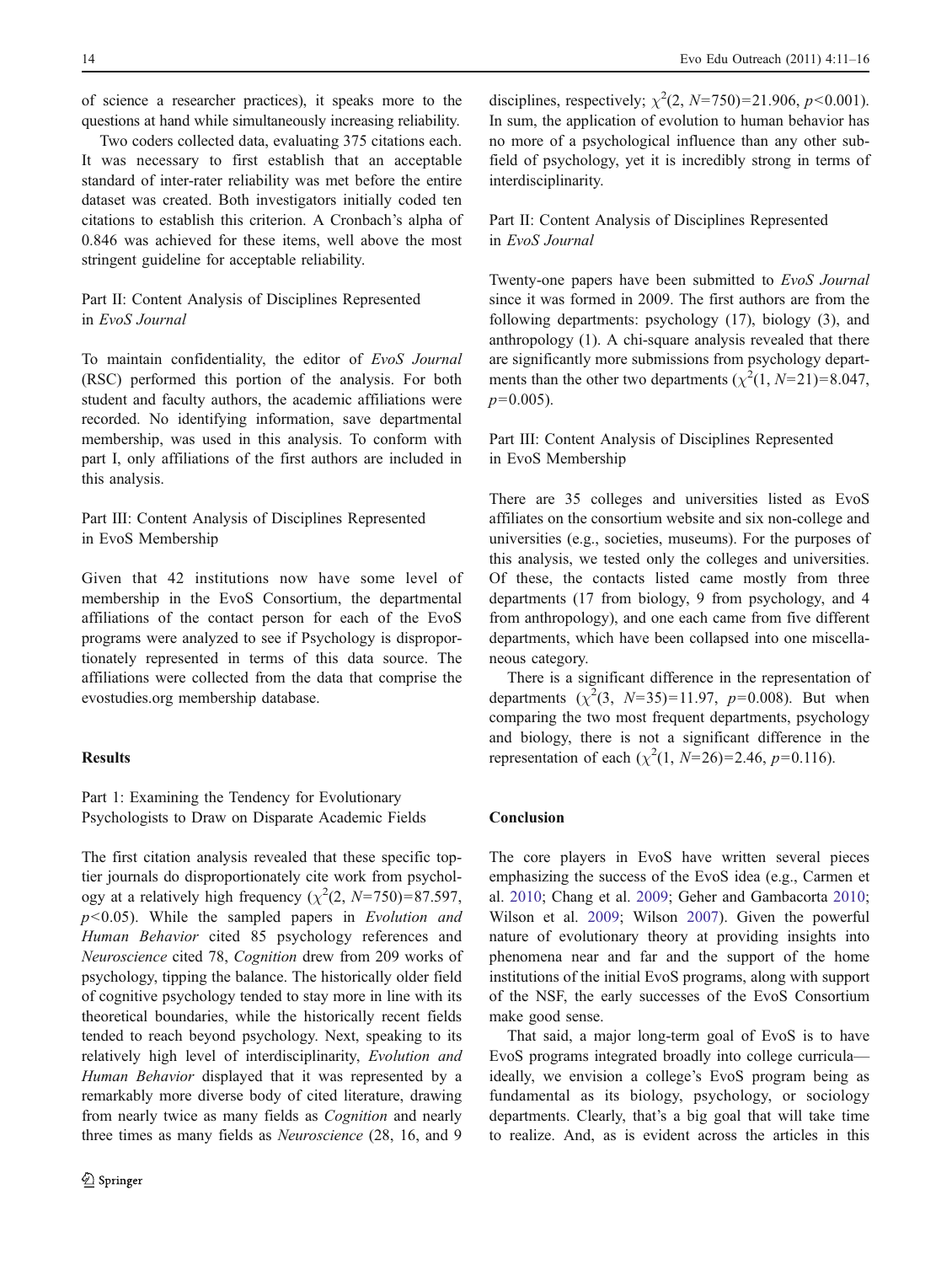special issue of *Evolution: Education and Outreach*, we're working on it!

Evolutionary psychology is an exceptional area of psychology with a major impact both within the academy (see Wilson [2007\)](#page-5-0) and within modern culture more broadly (see Fisher et al. [2011](#page-5-0)). But evolutionary psychology is not perfect. And it has some public relations issues to take care of to facilitate its positive growth in the future (Garcia et al. [2011\)](#page-5-0).

Our analyses here dovetail strongly with prior research showing that evolutionary psychology represents a relatively interdisciplinary endeavor, conceptually replicating the work of Garcia et al. ([2011\)](#page-5-0). Evolutionary psychologists cite literature from diverse areas in their work—with considerably more diversity compared with the diversity of literature cited by psychologists in other perspective-based areas (such as psychodynamics or cognitive psychology). A relatively interdisciplinary approach such as evolutionary psychology makes good sense in an academic home that embraces interdisciplinary scholarship—and EvoS is clearly such a home. And a successful, exciting home with lots of growth opportunities, at that.

So it seems that EvoS is very good for evolutionary psychology. But in thinking about the broad goals of the EvoS Consortium, we wonder if the relationship is fully mutually beneficial. While the contributors to Evolution and Human Behavior, a top journal in evolutionary approaches to behavior (Garcia et al. [2011](#page-5-0)), are representative of many disciplines, EvoS Journal to date draws interest primarily from psychologists. EvoS Journal would benefit by continuing to reach in directions other than psychology. EvoS is premised on an interdisciplinary approach. To explicate this point, it is worth considering the fact that one of the truly exciting elements of the EvoS Seminar Series at both New Paltz and Binghamton pertains to the diversity in the background of the speakers. In recent years, New Paltz has hosted speakers from anthropology, biology, geology, philosophy, and psychology. Binghamton's EvoS Series represents even more disciplines (including economics and history). Seeing how evolutionary principles connect these different areas of scholarship on various topics is the essence of the EvoS experience.

Our analyses demonstrate in part that evolutionary psychology is disproportionately represented in EvoS. Though in our analysis the finding was not significant, that biologists in absolute terms outnumber psychologists as contacts for consortium-interested institutions is reflective of a few things. The first is that the main proponent of EvoS, David Sloan Wilson, is a biologist and thus presumably has more contacts within that field than any other. The second is that we have restricted in our category of psychologists people who are in psychology departments, though people publishing in the realm of evolutionary

psychology are by no means limited to this field. The outcome that more first authors for EvoS Journal submissions are from psychology departments is reflective of the interest we receive from sign-ups after presenting EvoS at international conferences. At a recent interdisciplinary conference, 56% of people who signed up for the listserv are psychologists.

Contrary to what some might think, however, we don't think evolutionary psychologists are going down a dead-end! Further, we don't think that EvoS is doing anything wrong! The problem presented here is a developmental problem, and it reflects the current states of both EvoS and evolutionary psychology in modern academia.

Think of Shrek and Donkey—two formidable characters, each with plenty of positive attributes. When joined together as a team, this pair is capable of doing anything. When divided, they can become stagnant, non-productive, and even bitter. The relationship between evolutionary psychology and EvoS is similar—and for EvoS to be its best—which means being representative of varied disciplines—can help evolutionary psychology be its best, which means thriving in an interdisciplinary castle!

# Limitations and Future Research

While this research suggests that evolutionary psychology is a relatively interdisciplinary area of scholarship and that evolutionary psychologists are slightly over-represented among the EvoS consortium (certainly in terms of contributing to EvoS Journal), there are some methodological caveats that are important to consider. For one, there may be issues concerning the validity of our measure of interdisciplinarity. To come up with an algorithm that could be consistently employed, we chose the affiliations of first authors of articles in the journals sampled. Heterogeneity among affiliations within author-groups may certainly exist—and may provide an additional marker of interdisciplinarity. And other possible algorithms are possible. Future research could explore these different kinds of algorithms for operationally defining interdisciplinarity to move toward a relatively valid index.

Also, the current analyses bear explicitly on psychology not addressing whether, for instance, evolutionary biology is more interdisciplinary than other areas of biology, etc. This is an important question for addressing if the interdisciplinarity that follows an evolutionary approach in psychology tends to follow from evolutionary approaches employed in other fields.

Given the student-oriented nature of EvoS, markers of interdisciplinarity that follow student interests may be useful to analyze as well. A recent analysis of one 20 person section of Evolutionary Studies Seminar (EVO 301) taught at SUNY New Paltz revealed 11 different majors among the 20 students—this is clearly an interdisciplinary